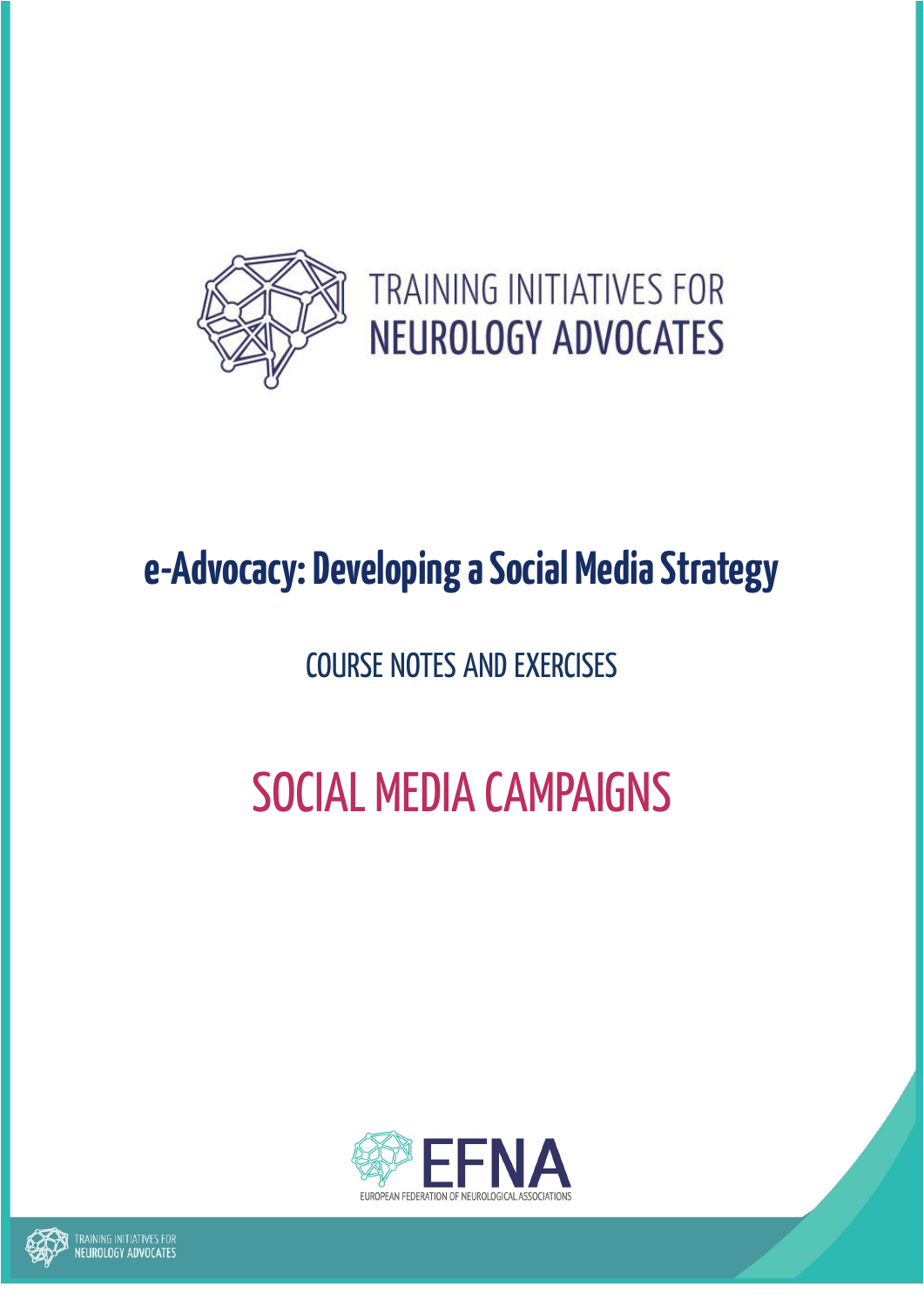# **CREATING A SOCIAL MEDIA CAMPAIGN**

You might be wondering what's the difference between a strategy and a campaign. Your typical social media activity is probably going to be about overall awareness and bringing attention to your organisation as a whole. Whereas a campaign is going to be more specifically targeted.

# Core Elements

| 1. | Research                    | p.1 |
|----|-----------------------------|-----|
| 2. | <b>Goals and Objectives</b> | p.2 |
|    | 3. Audience targeting       | p.2 |
|    | 4. Key message              | p.3 |
|    | 5. Content type and format  | p.4 |
| 6. | Developing a toolkit        | p.5 |
|    | 7. Campaign Visibility      | p.4 |
| 8. | <b>Metrics</b>              | p.7 |

# 1. RESEARCH

# start here

Every good plan starts with research. Your research is two-fold – it concerns looking outwards to what's already happening and inwards to your own organisation.

# PRO TIP

Seek out tried and tested solutions. It's much easier to adapt or scale something that already works, than to start completely from scratch. If you're struggling with resources, you don't need to reinvent the wheel – a lot of ideas, knowledge and lessons already exist – finding them can save you a lot of wasted time and effort.

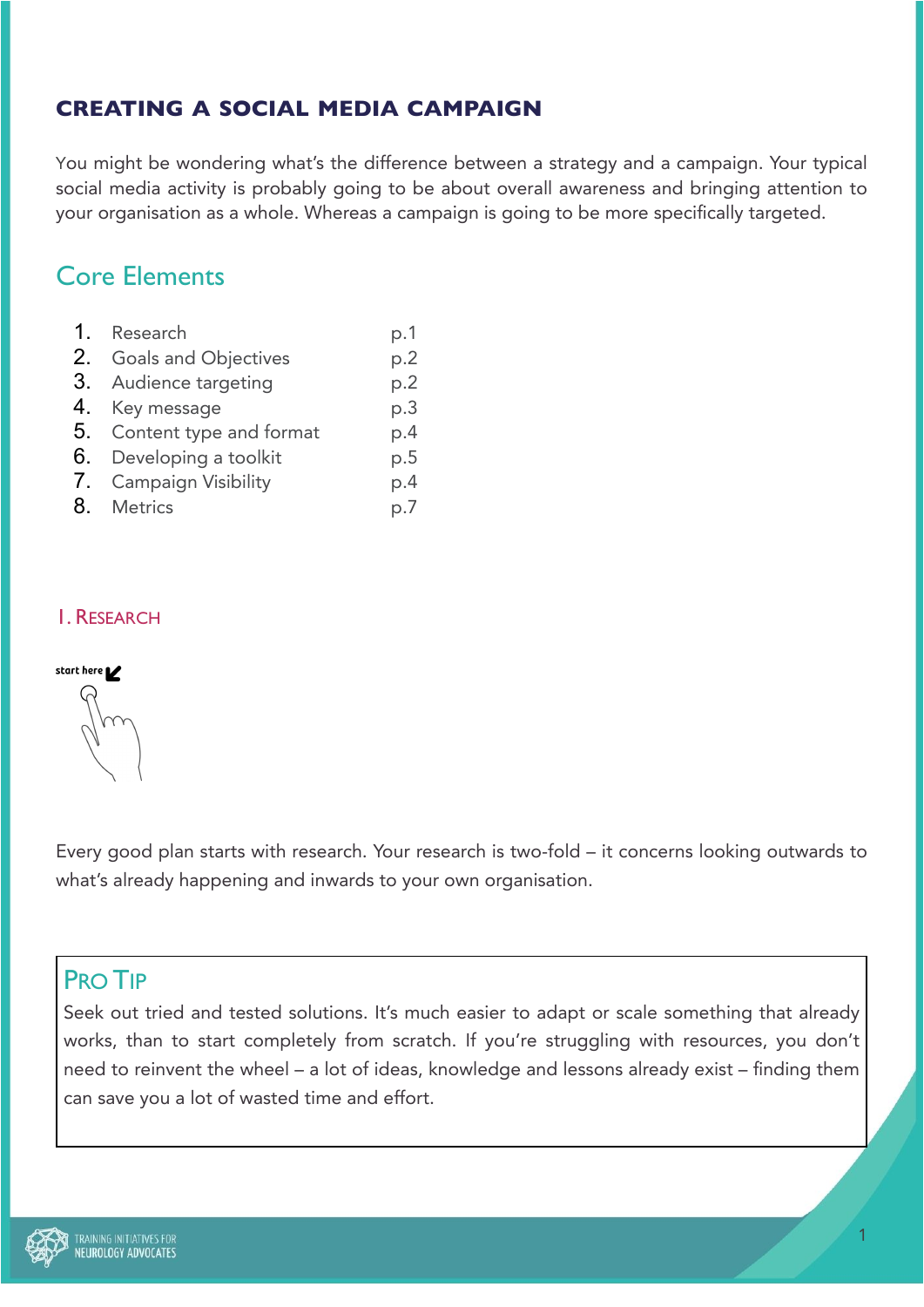# 3. GOALS AND OBJECTIVES

The first step to any social media campaign is to establish the goals and objectives that you hope to achieve. Having these allows you to quickly react when social media campaigns are not meeting your expectations.



# 4. AUDIENCE TARGETING

Think about how you can reach people in power. How might they interact with you online?

- Go back to your earlier research who is already connecting with you?
- Who can you collaborate with to amplify your stories and key messages?
- Each segment will have their own online influencers who can be powerful allies in helping you get your key messages out there and increasing your social proof.

#### Prioritise

Often an organisation has too many segments it would like to reach. If this is the case you will need to prioritise which audience you most need to reach with your campaign message. By segmenting and prioritising audiences you can put your resources to the best possible use.

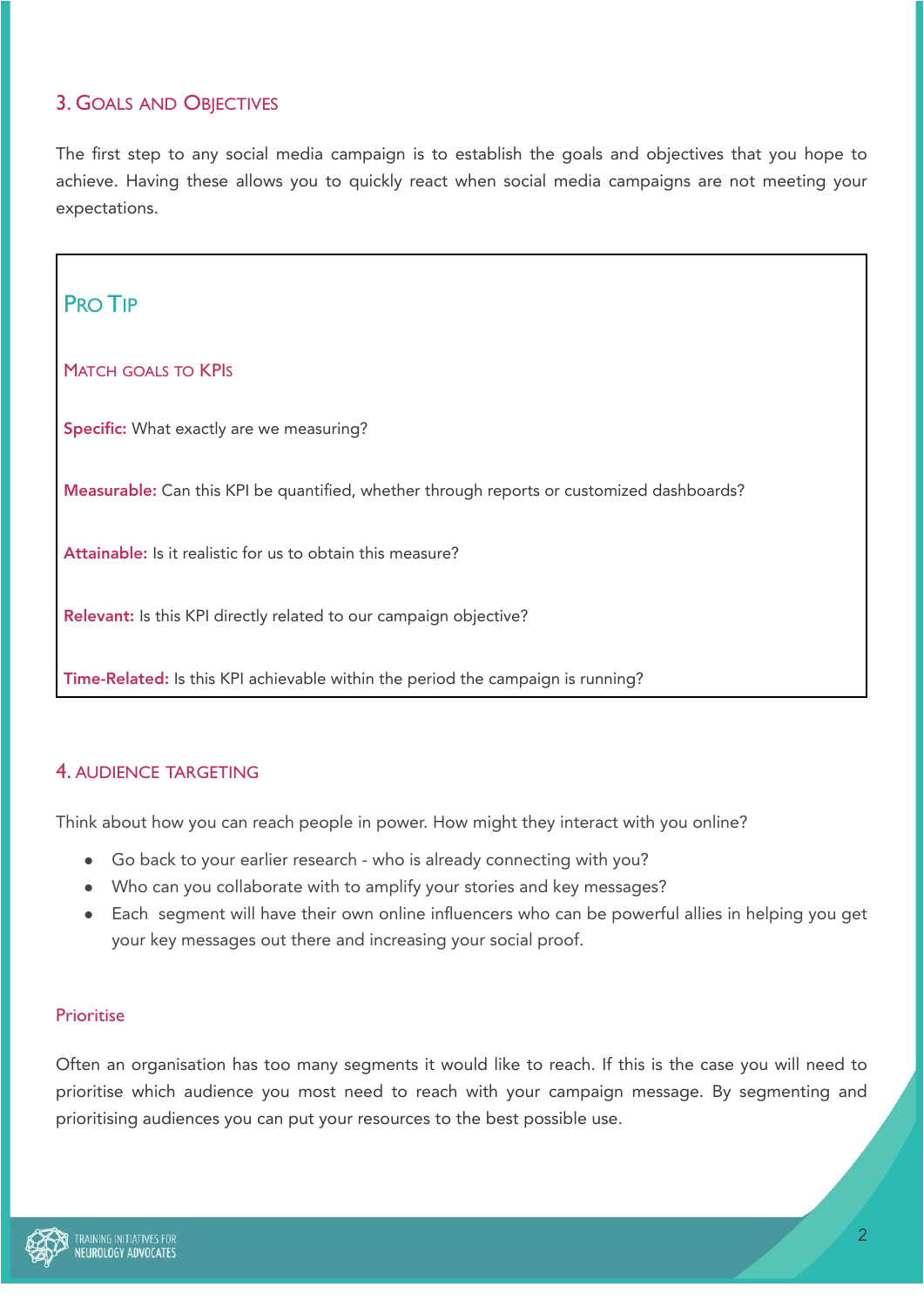# LEARN MORE

# [How To Create Twitter Lists](https://hcsmmonitor.com/2019/09/05/thursdaytip-how-to-create-twitter-lists/)

# 5. DEVELOP KEY MESSAGE

#### Core Elements

- One clear unambiguous message
- **•** Generate an emotional response
- Tell stories
- Develop a narrative arc
- Include a strong call to action

| <b>Top 10 Emotions</b> | <b>Bottom 10 Emotions</b> |
|------------------------|---------------------------|
| Amusement<br>۰         | Anger<br>۰                |
| Interest               | <b>Politeness</b><br>۰    |
| <b>Surprised</b>       | <b>Frustration</b><br>٠   |
| <b>Happiness</b>       | Doubt<br>٠                |
| <b>Delight</b>         | <b>Embarrassment</b>      |
| Pleasure               | <b>Despair</b><br>٠       |
| Joy                    | Hurt<br>۰                 |
| Hope                   | Guilt<br>٠                |
| Affection              | Contempt<br>۰             |
| <b>Excitement</b>      | Shame                     |

# 6. CREATE CONTENT

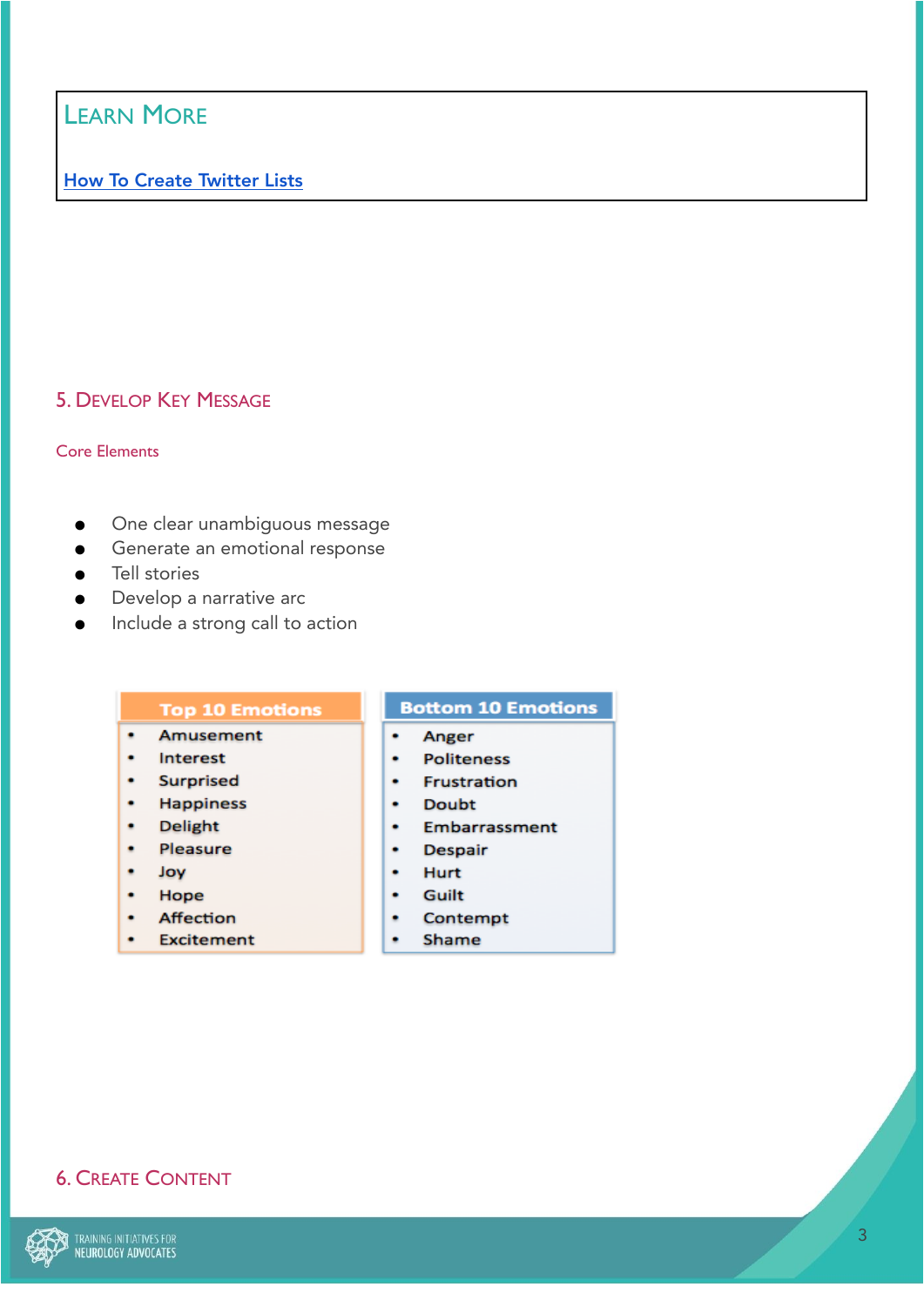#### Core Elements

- Match content type to platform
- Create modular content
- Repurpose assets
- Stand out with Stories
- Build a consistent visual vocabulary

# LEARN MORE

- **●** [How To Create Professional Graphics Even If You're Not a Graphic Designer](https://marieennisoconnor.medium.com/how-to-create-professional-graphics-even-if-youre-not-a-graphic-designer-a8fc1bad85bd)
- **●** [How to Create Six Unique Social Shares From Just One Piece of Content](https://marieennisoconnor.medium.com/how-to-create-six-unique-social-shares-from-just-one-piece-of-content-79a1eb6aced4)
- **10 Places To Find The Best Free Images**
- **●** [Social Media Image Sizes](https://marieennisoconnor.medium.com/social-media-image-sizes-your-2020-reference-guide-69e825d319c4)

# 6. DEVELOPING A CAMPAIGN TOOLKIT

A social media campaign toolkit contains information and resources to push out and amplify a social media campaign/cause. It is similar to a press kit for promoting a news item, but the audience is your supporters and partners, rather than journalists or media contacts.

#### 7. GENERATING CAMPAIGN VISIBILITY

There are millions of accounts publishing billions of content updates every day. You can post on most social platforms for free, but it's difficult to ensure your campaign is visible in a crowded online space.

# Understanding social media algorithms

Social media algorithms are a way of sorting posts in a users' feed based on relevancy instead of publish time. Social networks prioritize which content a user sees in their feed first by the

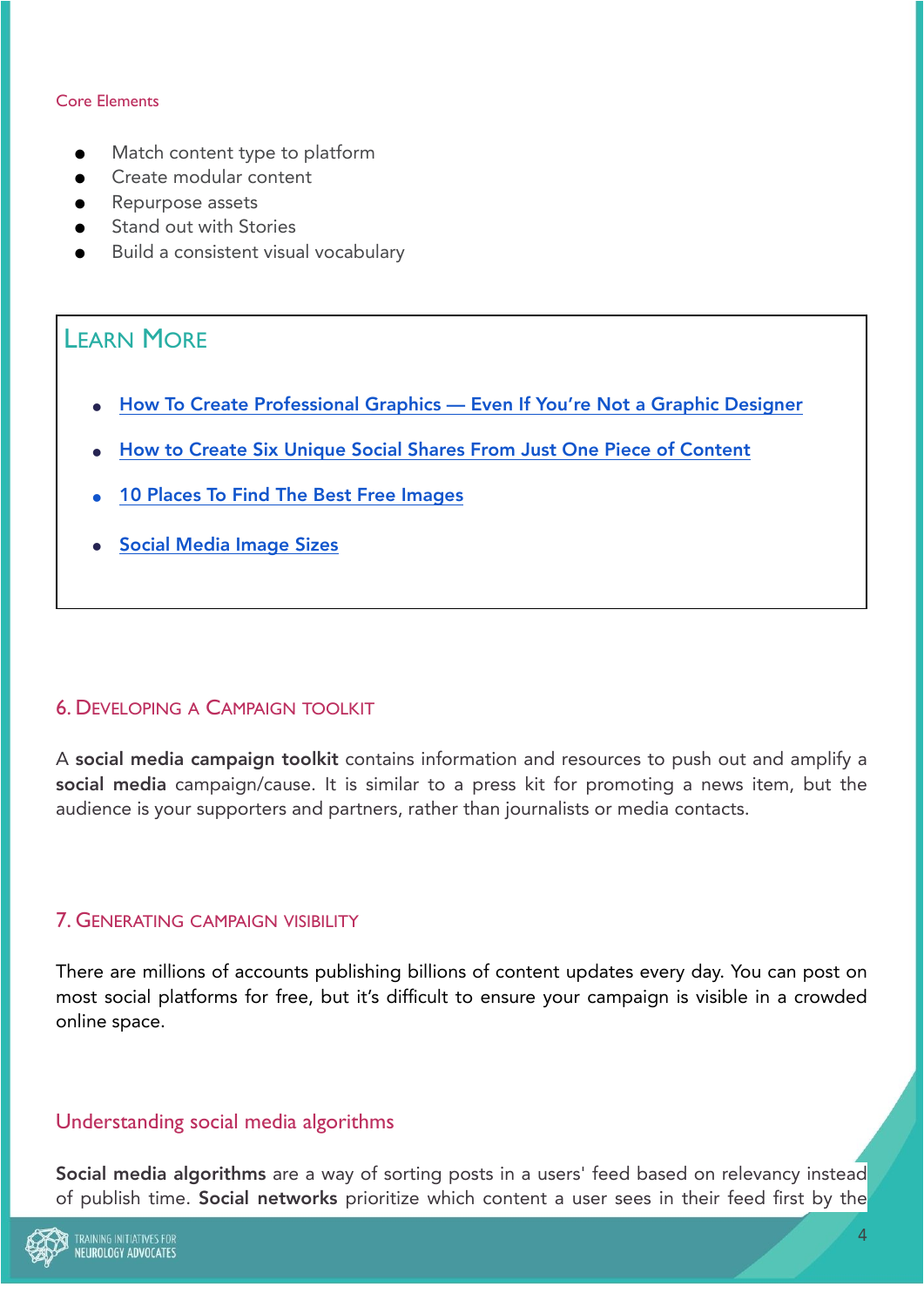# The Big 3 - What You Should Know



The Twitter News Feed is all about personalization and uses machine learning to sort content based on the following factors:

- Recency
- · Relevance
- Engagement
- · Rich Media

Users can turn off the Twitter algorithm in their feeds and toggle between Top Tweets (Twitter's algorithm) or Latest Tweets (no algorithm).

The Facebook News Feed uses three major categories for ranking content

- . Who a user typically interacts with
- . The type of media in the post (e.g., videos, links, photos, etc.)
- . The popularity of the post

Users have the option to tell the algorithm what's important (or not so) to them (i.e. can decide to see fewer posts from people/pages)



#### The Instagram News Feed

is a personalized experience based on your interests. The platform prioritizes:

- Relationships (interaction history)
- Interest (post type)
- · Timeliness (publishing recency)

This means that focusing on community engagement is key.

# Organic vs Paid Reach

**Organic reach** is the number of people who see your content without paid distribution

Paid reach includes the people who see your content as a result of paid promotions (can also impact organic reach)

- Facebook has an average organic reach of around 6.4% (or less) of the page's total likes
- Instagram has approximately 2.2%

# Should you pay to play?

Social media platforms want you to pay to be seen. Their business model depends on it. However, the decision on whether or not to pursue a paid social media strategy requires careful consideration of your overall objectives, budget etc.

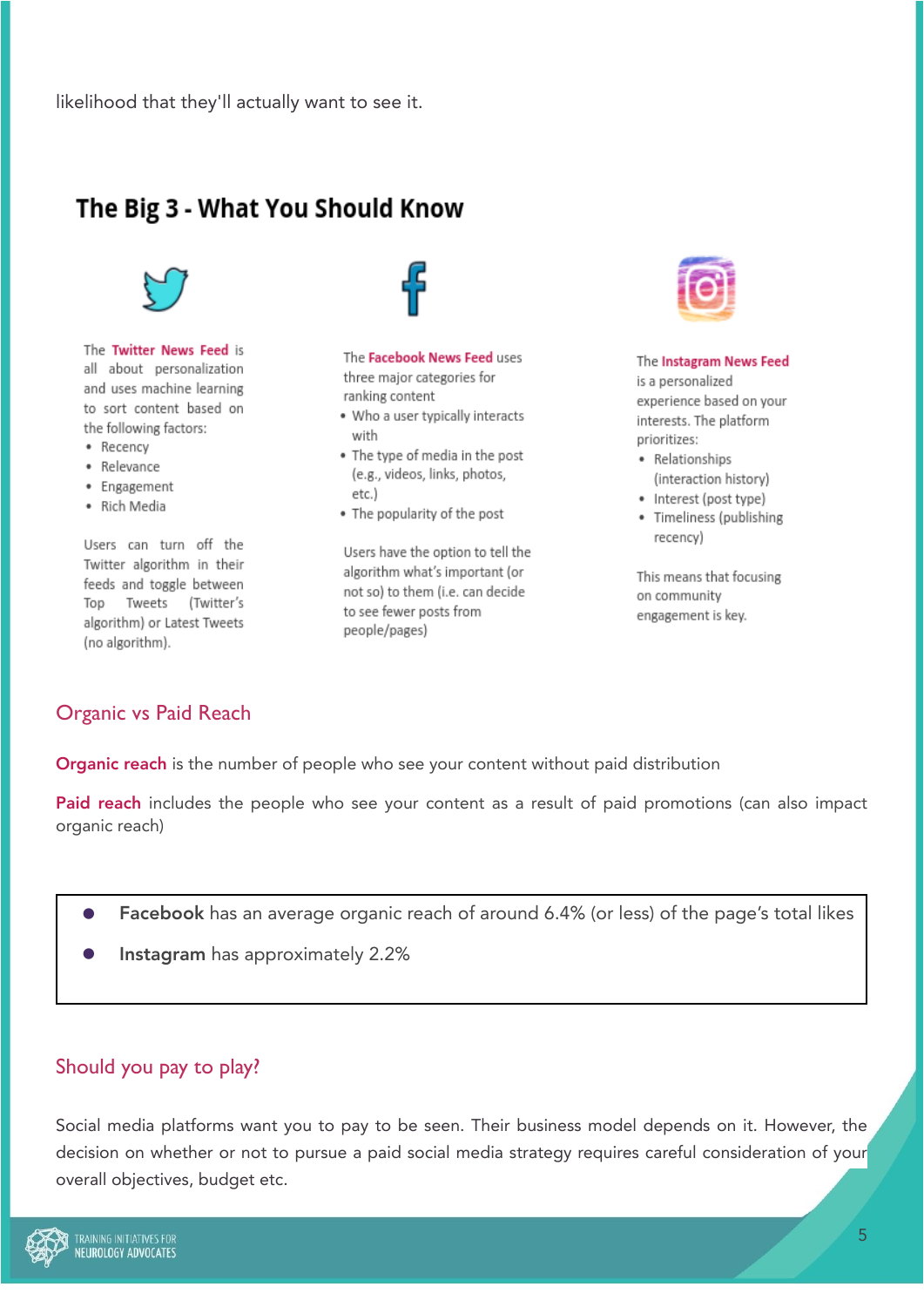# **Considerations**

- Start tracking and measuring your organic reach before considering a paid strategy.
- Ads should be a supplement to your organic strategy.
- Facebook is a great place to advertise if you know how to target the right people.
- Not all Facebook ads are created equally. Have a plan in place first.

#### How to increase organic reach

- Ensure followers are seeing posts (ask them to turn on notifications)
- Align content with key dates and awareness days
- Get discovered with hashtags
- Post at the right times
- Involve your supporters
- Use paid promotion strategically

# LEARN MORE

- Discover top hashtags at<https://top-hashtags.com>
- [How to Advertise on Facebook in 2020: The Definitive Facebook Ads Guide](https://blog.hootsuite.com/how-to-advertise-on-facebook/)
- [7 Ways To Increase Organic Reach and Create Engaging Content on Facebook](https://marieennisoconnor.medium.com/7-ways-to-increase-organic-reach-and-create-engaging-content-on-facebook-5f2be9bb3007)
- [The Best Times to Post on Social Media in 2020](https://sproutsocial.com/insights/best-times-to-post-on-social-media/)
- [How To Better Manage Social Media With Hootsuite](https://hcsmmonitor.com/2020/03/07/how-to-better-manage-social-media-with-hootsuite/)